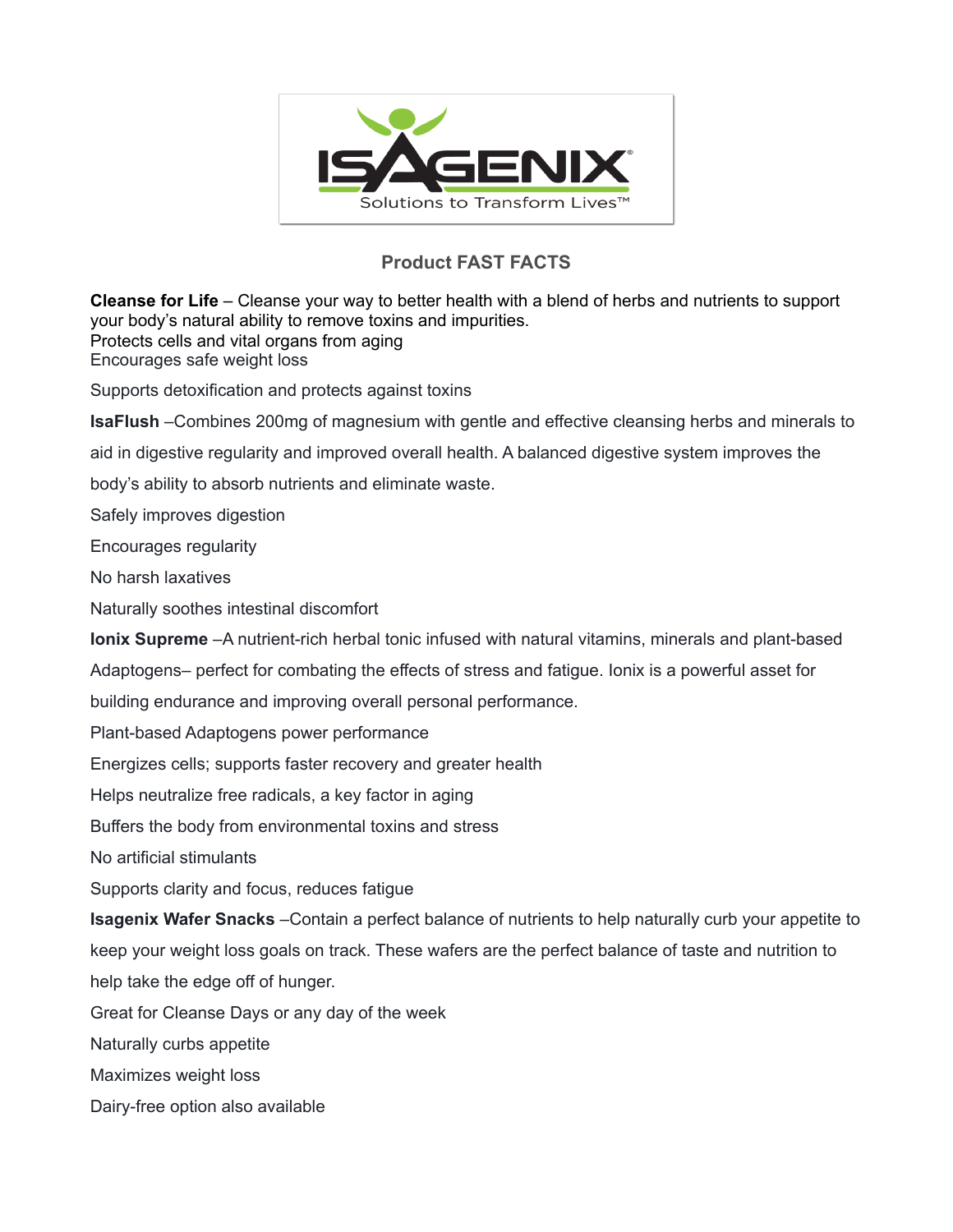**Natural Accelerator** –Support your body's ability to efficiently metabolize fat with Natural Accelerator. Natural thermogenic ingredients such as cayenne, green tea, cinnamon and ginseng have been shown to possess fat-burning qualities, which can kindle metabolism and support weight loss. Excellent for Cleanse Days

Helps reduce appetite

Helps boost metabolism and burn fat

Stimulant free and will not cause the jitters

**Isalean Shake** –A balanced 240-calorie, meal replacement clinically shown to support healthy weight loss and lean muscle growth with 24 g of high-quality protein.

23 vitamins and minerals

Protein, energy-fueling carbs, and good fats

High-fiber content and active enzymes aid digestion

**IsaleanPro Shake** – This specialized nutrition is great for athletes, active people and teens who want to gain muscle and for those trying to break through weight-loss plateaus, lose stubborn belly or harmful visceral fat. It's also beneficial for older adults who want to prevent age-related muscle loss. IsaLean PRO Shake contains a high concentration of branched-chain amino acids to naturally boost muscle growth and maintenance while helping speed post-workout recovery.

Curbs hunger

Boosts fat burning, especially visceral fat

Maximizes lean muscle gain

Active enzymes to aid digestion

**Ageless Essentials Daily Pack** –More than just a multivitamin. Developed specifically to meet the unique health needs of men and women, featuring a complete spectrum of supplements, including vitamins, minerals, antioxidants, omega-3s, and additional vital nutrients for whole-body nutritional support.

Supports overall health, including cardiovascular, brain, cellular, and immune systems.

Provides powerful antioxidant protection.

Includes four key supplements: Essentials for Men™ or Essentials for Women™

CytoActives™, IsaOmega™, and C-Lyte®.

Separated into two packs – one for AM and one for PM – for effective doses.

Offers ultimate convenience with individual daily packs.

**IsaGenesis Product B** –The crucial DNA information within our cells is protected by telomeres.

Telomeres protect our DNA, much like plastic caps protect the ends of shoelaces from unraveling.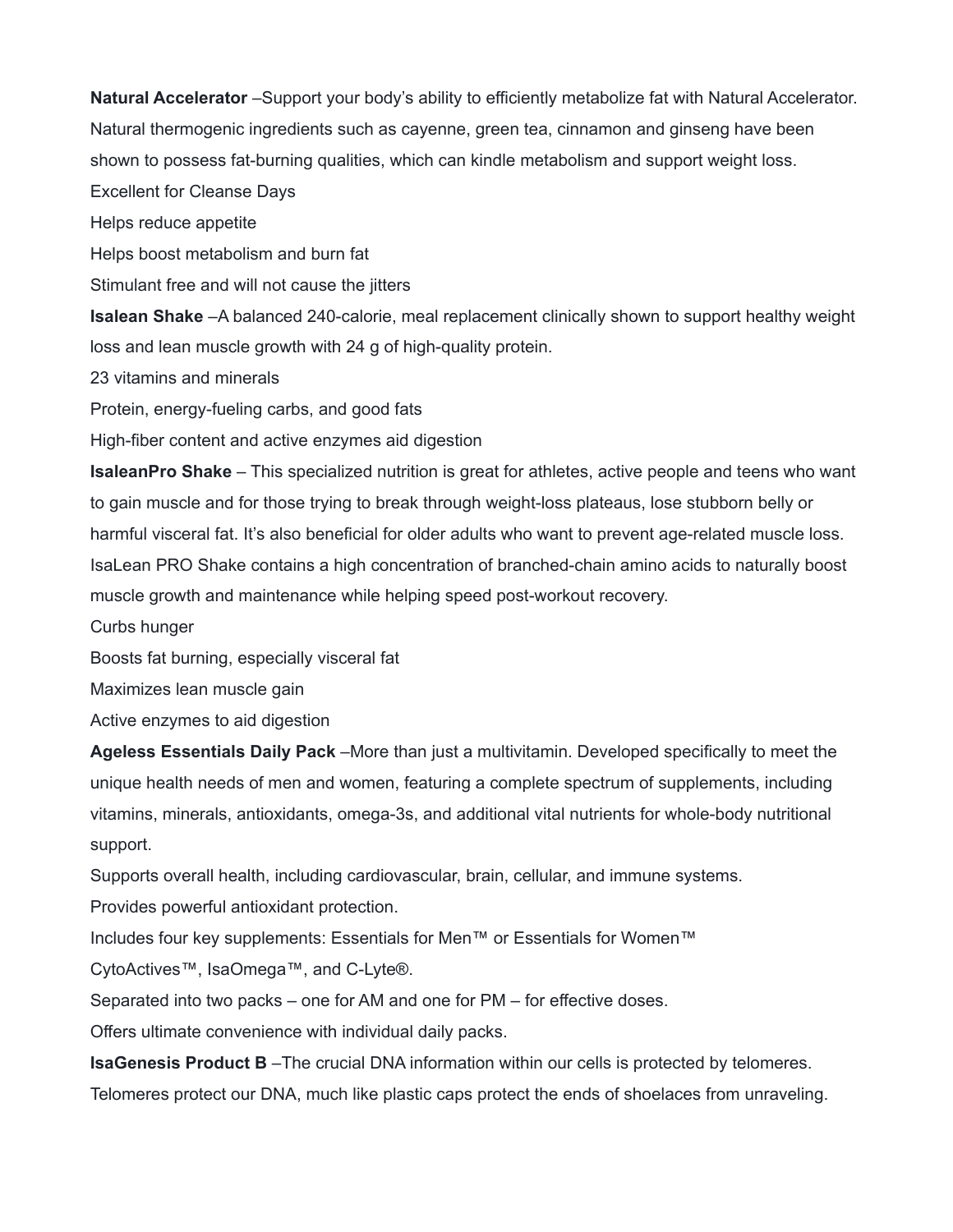As we age, our telomeres naturally begin to shorten. Factors such as oxidative stress, an unhealthy diet, and poor lifestyle choices can accelerate this telomere shortening, resulting in rapid aging and the earlier onset of age-related health problems.

 IsaGenesis® is a powerful blend of complex vitamins and botanicals uniquely designed to offer telomere and antioxidant support to promote slower, more youthful aging.

Assists with youthful cell function and supports telomeres

Helps neutralize harmful free radicals that can accelerate the aging process

Helps maintain efficiency of natural enzymes, increasing antioxidant support

**IsaDelight** –Individually packaged chocolate with green tea extract, amino acids, and antioxidants to help satisfy cravings.

Delectable chocolate with only 60 calories per chocolate square

Key nutrients to help nourish your body between meals

The perfect companion to help make Cleanse Days more enjoyable

Available in Dark Chocolate, Milk Chocolate, Dark Chocolate with Mint flavor, and Milk Chocolate with Sea Salt and Caramel flavor

## **AMPED PRODUTS**

**e+Shot** –Energy for everyone

A flavorful energy boost with a scientifically supported blend of botanicals formulated to help you feel refreshed, energized and mentally alert. e+ is infused with a host of healthy ingredients to fire up your athletic performance without artificial colors, sweeteners or flavors.

Naturally-sourced caffeine from green tea and yerba mate

Fuel for everyday activities or competitive athletic performances

Only 35 calories per serving

The e+ Starter Pak is the best way to stock up with enough e+ for yourself and others

For each box of e+ sold, Isagenix will donate 50 cents to Make-A-Wish®

**Amped Fuel** –A conveniently packaged mid-workout gel that helps sustain endurance during any extended or demanding activity.

Energize muscles for greater endurance

Refuel during activity with the right balance of fast-acting carbohydrates from apple puree, agave, and molasses

Help protect against muscle breakdown during extended training

No artificial flavors, colors, or sweeteners

**Amped NOx** –A pre-workout shot that supports nitric oxide production, which increases blood flow and oxygen delivery to cells so your muscles can function efficiently and prevent fatigue.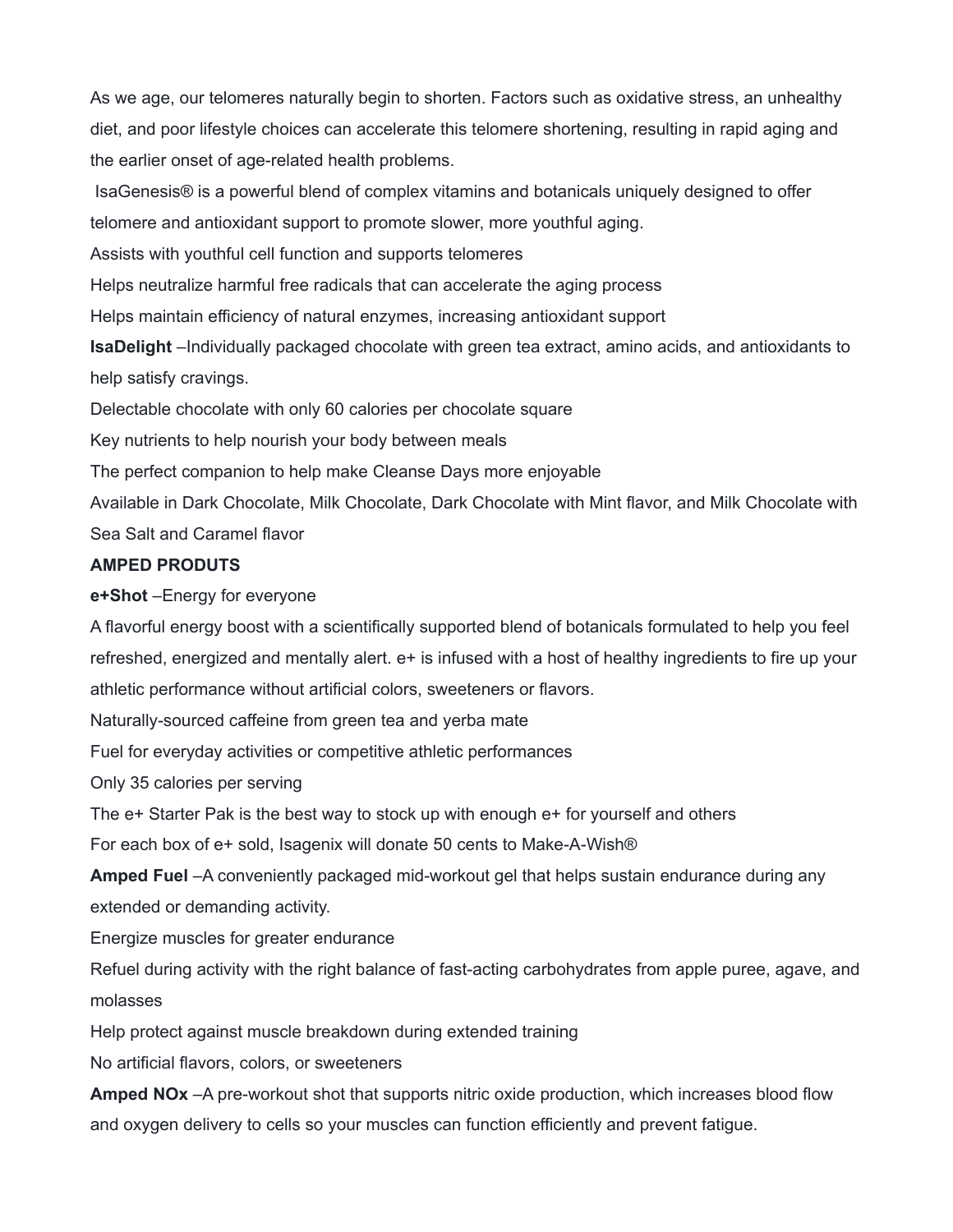Take your training to the next level with improved athletic performance Provide fruit and vegetable extracts to support nitric oxide production Support blood flow for delivery of nutrients and oxygen to cells Prime your body to reduce fatigue

**Amped Power** –AMPED™ Power is a pre-workout supplement designed to prepare your body for better strength and power before exercise.

Pre-workout timing gives training a boost before it even begins.

Creatine improves your performance and reduces fatigue.

Nitrosigine® and citrulline support blood flow and maximize delivery of nutrients and oxygen to working muscles.

For greater alertness and focus, pair with e+™

**Amped Recover** – A post-workout supplement to support muscle rebuilding and recovery.

Supports faster post-workout muscle recovery

Supports muscle rebuilding process

Delivers branched-chain amino acids, which trigger muscle protein synthesis

No artificial flavors, colors, or sweeteners

**Amped Hydrate** – Great drink for all occasions! Flood your body with electrolytes. Perfect for helping flavor water and as an alternative to sports drinks, sodas, or juice.

Dairy Free

Vegetarian

Soy and Gluten FREE

Isagenix Snacks

**Fiber Bars** –A delicious way to boost fiber every day. Satisfy hunger and stay fuller longer. With 6 grams of filling undenatured whey and milk protein and 24 percent of the daily recommended value of filling fiber, Fiber Snacks are the perfect appetite-curbing snacks.

Contains prebiotics for healthy intestinal flora

Helps maintain regularity

A healthy dose of daily fiber

Gluten-free, natural, no artificial colors or flavors

**Whey Thins** –Whey Thins™ are savory and delicious protein-packed snacks in convenient, 100 calorie individual packs. In addition to satisfying cravings without loading the calories, every Whey Thins serving helps support weight loss and maintain muscle mass because they are loaded with a combination of high-quality protein, good fats, and carbohydrates.

10 grams of high-quality protein and 100 calories per serving